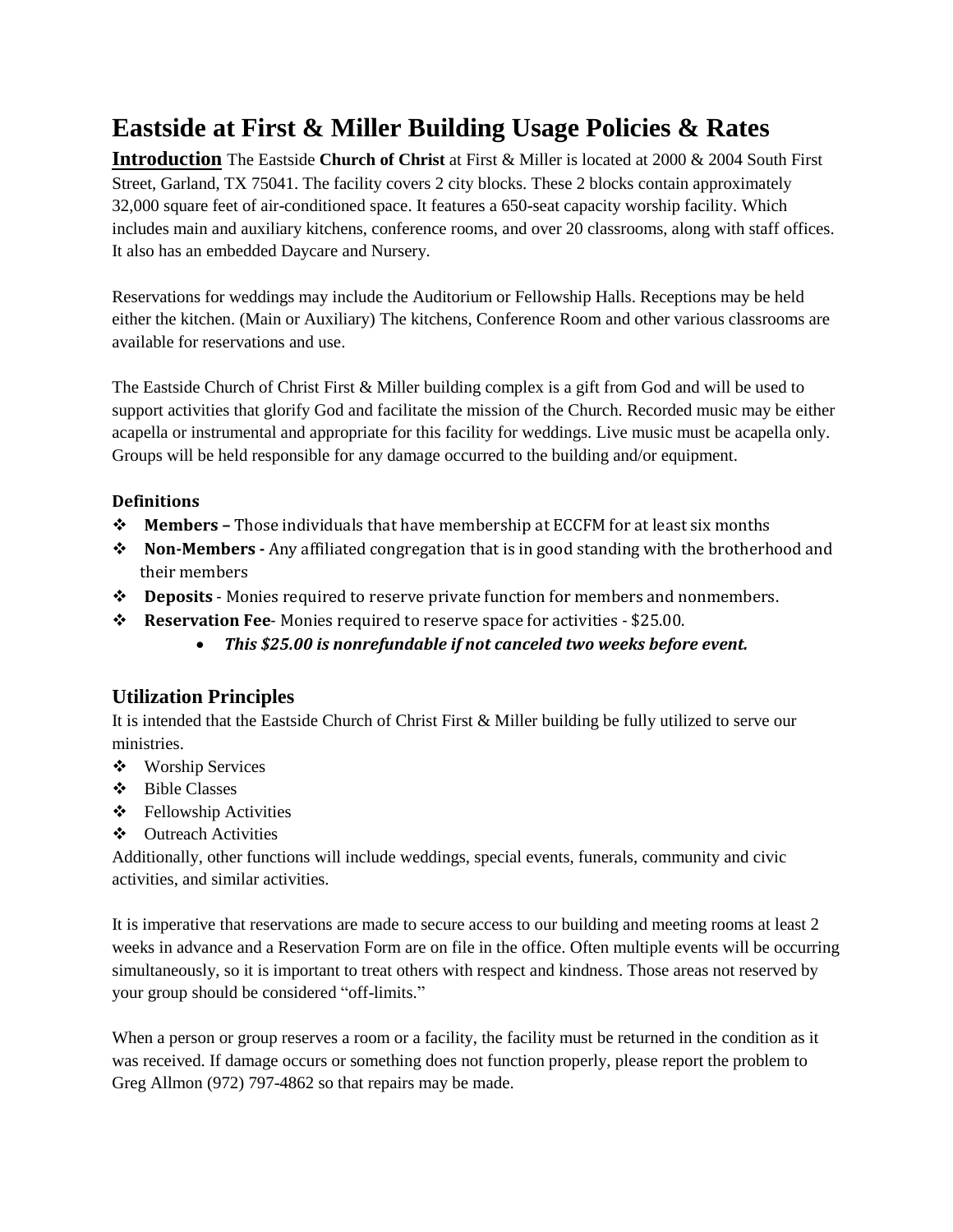Page 2 of 6

## **Fees**

### *Damage to the Building or Property:*

ECCFM is not responsible for damage to autos or other personal property while individuals are at our facility. Additionally, we assume no responsibility for injury or death due to accidents. Playground use is off limit for non-member activities.

### *Damage to Church Property and Equipment:*

Individuals are responsible for repair, cleaning or replacement of damaged equipment, furnishings, carpet, walls, windows, etc. that occur when our facility is in your care. All damages should be immediately reported to the Facility Manager between 8:00 AM through 3:00 PM, Monday through Thursday. The Facility Manager will negotiate repair or replacement of damaged goods.

#### *Trash:*

All trash will be gathered by the responsible party at the conclusion of the event and placed in ECCFM provided trash bins. Also, all materials or items brought to the ECCFM building for an event must be removed immediately following the event. We will not store rented chairs, tables, etc. from a vendor over a weekend — only the next day.

No food of any kind may be stored at our building before or after the event.

### *Event Conclusion:*

It is the responsible party's responsibility to return the room or reserved area to the condition it was received.

### *Security*

If you feel you need a security guard for your event, please contact Greg Allmon and it can be arranged through the City of Garland Police Department or other security firms or personnel. (Rates TBD.)

## **Policies:**

### *General Policies:*

The following policies must be acknowledged (in writing) and adhered to:

• All events at ECCFM must be church sponsored, scheduled through the ECCFM church office, and have an ECCFM staff member attending the event/class. **No exceptions will be made**.

- Alcoholic beverages are not allowed on church property.
- Smoking is not permitted inside church property.
- Whenever a request to use the church facilities is made, one person must be willing to accept responsibility for clean-up and/or damages.

• Non-members using our facility should ordinarily be accompanied by an ECCFM member for the duration of the event.

- No food or drinks are allowed in the Auditorium (except communion or capped bottle water).
- Food and drinks are not to be taken from the room from which they were served.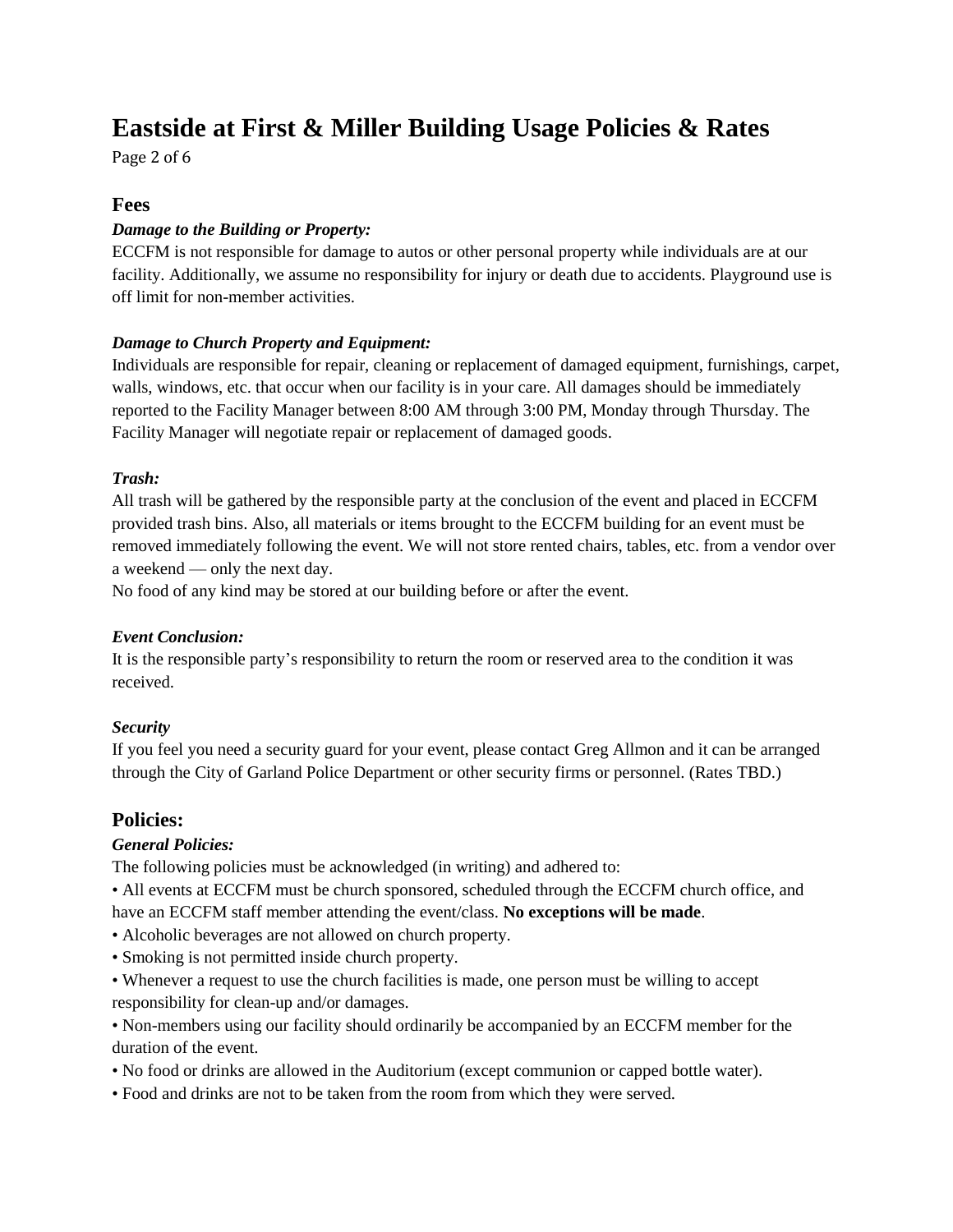Page 3 of 6

- There should be no red, grape, or orange drinks in the building. These colors permanently stain carpets.
- Skateboarding is not allowed anywhere on our property.
- There will be no running in the building.
- We cannot support "for profit" events at our buildings.

• Furniture should not be moved without permission of Greg Allmon. If permission is given, furniture must be returned to its original location after the event. Greg Allmon will see that furniture gets moved for weddings.

• Announcements, posters, etc. are not to be attached to the walls with tape, nails, staples (i.e., if the wall surface will be damaged with attachment or removal, it should not be mounted). Suitable mounting supplies are available in the office or resource room.

• Kitchen equipment, new furniture, televisions, DVD players, sound equipment, etc. will not be loaned to members or non-members. A few old tables and chairs will be available to loan to members and arrangements must be through Greg Allmon.

• Keys must not be loaned/copied and doors should not be propped open. Keypad codes/key fobs are not to be given out.

• Visitor, Handicap, and Drop-Off parking signs are to be observed at all times. Parking under covered parking areas for extended periods of time is not allowed and your vehicle is subject to towing due to fire code.

• Activities should be limited to the room or areas reserved and should start and complete at the agreed time.

• All reservations are made on a first-come, first-served basis; however, special consideration and emphasis will be given to ECCFM ministries.

• Wedding reservations are taken up to one year in advance and reservations must be confirmed in writing. If you are uncertain whether our facilities will meet your needs, Greg Allmon will provide a complete building tour.

## **Childcare**

If you are providing childcare for your event, you must have at least 2 adults supervising and those adults must have a background check on file with ECCFM. Specific rooms must be reserved for childcare and children must be contained within those rooms. In order for a child care request to be considered, it must be turned into the facility manager, in writing, at least 2 weeks prior to the event.

The person providing the childcare, or the group that has secured the childcare is responsible for cleaning the areas that are used. Furniture/toys **may not** be moved from room to room. All items should remain in their specific areas.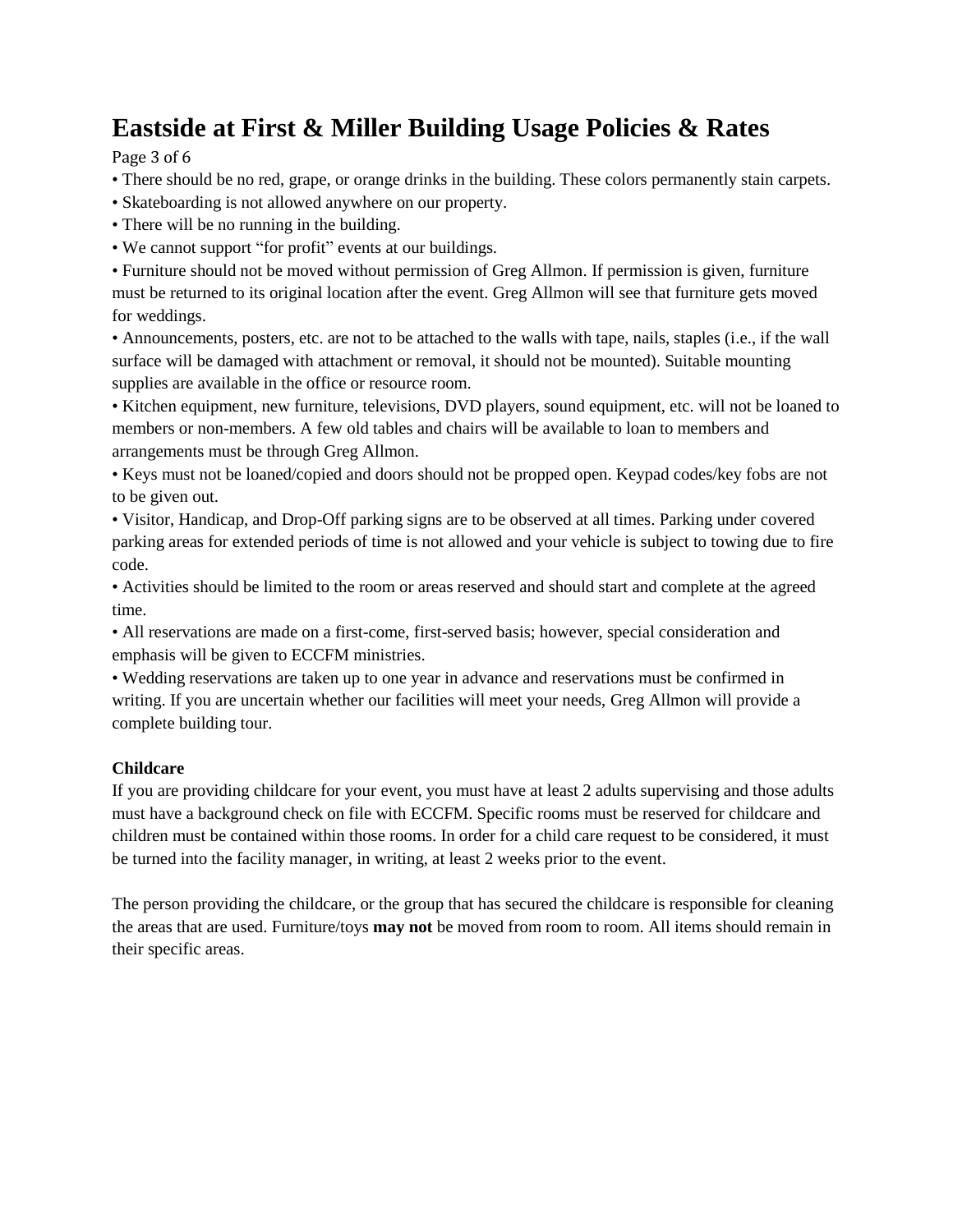Page 4 of 6

# **ECCFM Event Rates & Policies**

# **Room Rental for Private Social Events (weddings, banquets, etc.)**

These fees cover 3 hours of event time. Each additional hour will be \$35/hour. Events must end no later than 10:30 p.m. This includes clean up by the party. Building will be locked at 10:30pm.

|                      | <b>Non-Members</b> | <b>Members</b> |
|----------------------|--------------------|----------------|
| Auditorium           | \$200              | \$100          |
| Main Fellowship Hall | \$150              | \$100          |
| Aux Fellowship Hall  | \$100              | \$75           |
| Conference Room      | \$100              | \$50           |

*\* You or an immediate family member must be a member of* ECCFM *for six months in advance of the booking date to qualify as a member.*

## **Tables, Chairs**

Additional **SET UP FEES** will be charged. These fees cover one hour of set up time and one hour of clean up time. (Party is responsible for cleanup of flowers, table décor, etc.)

## **SET UP FEES:**

- $\div$  A set up fee for groups of 100 or more will be charged \$200.00
- A set fee for groups of 50-100 will be charged \$100.00.
- $\cdot$  A set up fee for groups of less than 50 will be charged \$75.00.
- Instructions for set up of tables and chairs are required in writing **at least two weeks** prior to event.

## **Audio/Visual**

- Any audio/video/technical needs are required **2 weeks** before the event date.
- $\bullet$  If AV equipment is requested, an audio/visual employee will need to be on site to assist with A/V needs. *The cost for each of these employees is \$30 per hour per person with a 4-hour minimum.*

### **Catering**

If you have a caterer that will be using the kitchen, there is a \$250 usage fee as well as a \$250 refundable deposit if facility is left in good condition. Caterer must provide proof of insurance and health inspection certificate.

### **Conference Room:** \$25/hour

- Instructions for set up of tables and chairs are required in writing **at least two weeks** prior to event.
- $\cdot \cdot$  If requested, an audio/visual employee can be on site to assist with A/V needs. The cost for each of these employees is \$30 per hour per person with a 4-hour minimum…. unless your event is held during church business hours.
- Instructions for set up of tables and chairs are required in writing **at least two weeks** prior to event.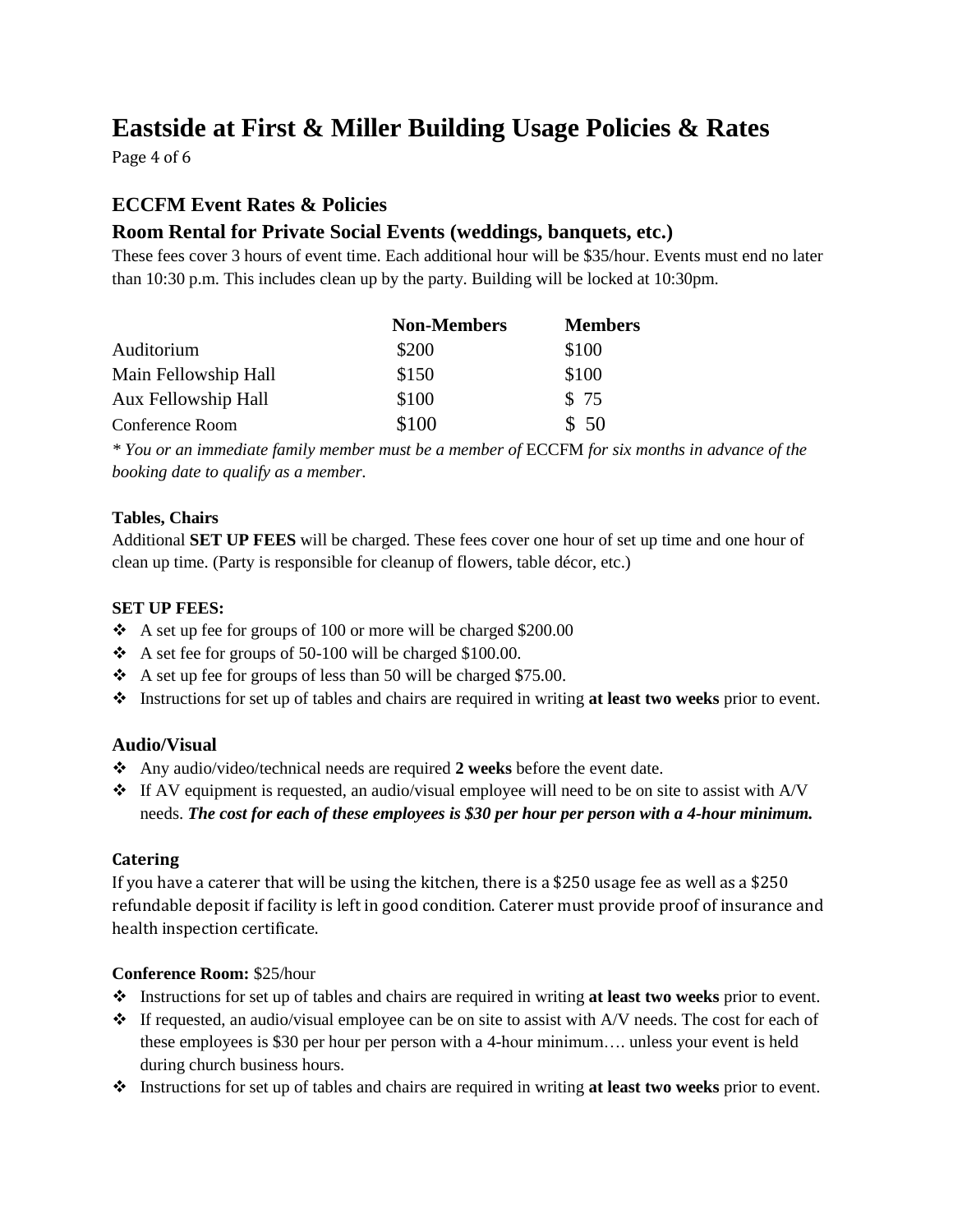## Page 5 of 6

- $\div$  If requested an audio/visual employee could be on site to assist with A/V needs. The cost for each of these employees is \$30 per hour per person with a 4-hour minimum…. unless your event is held during church business hours.
- Services such as screens, music and televisions are available for an additional fee.
- Church related activities will not be charged.
- Furniture may not be moved from this room.
- Services such as screens, music and televisions are available for an additional fee.
- $\div$  ECCFM groups will not be charged.
- ECCFM members will not be charged for the room rental, but are responsible for the room clean up
- Furniture may not be moved from room to room.

### **Outdoor Playground**

- $\triangle$  Mandatory check-in system through the main office
- Adult supervision required.
- $\bullet$  No children over the age of 12.
- Clothing with slogans or advertising not compatible with Christian principles will not be allowed.

## **Fellowship Hall**

The kitchen is available for use and must be reserved through the church office. A staff member who has been trained on the equipment will monitor it. Instructions on how to use the equipment are posted above each piece of equipment and should be read and followed.

*The cost for each of these employees is \$30 per hour per person with a 4-hour minimum.*

### **Birthday Parties – Children – any rooms**

- $\div$  10 children \$125.00 (any additional children are \$5.00/child)
- $\cdot \cdot$  Parties are 1.5 hours long with 30 minutes before and after for clean up

## **RESTRICTIONS FOR ENTIRE FACILITY**

No alcohol, tobacco, drugs or weapons. No pets, helium balloons or bubbles inside. No rice inside. Nothing stuck to walls or hung from ceiling. No flammable items (propane, gasoline, lighters, etc). No tap dancing or any other activity that could damage the floor No skate shoes or rollerblades.